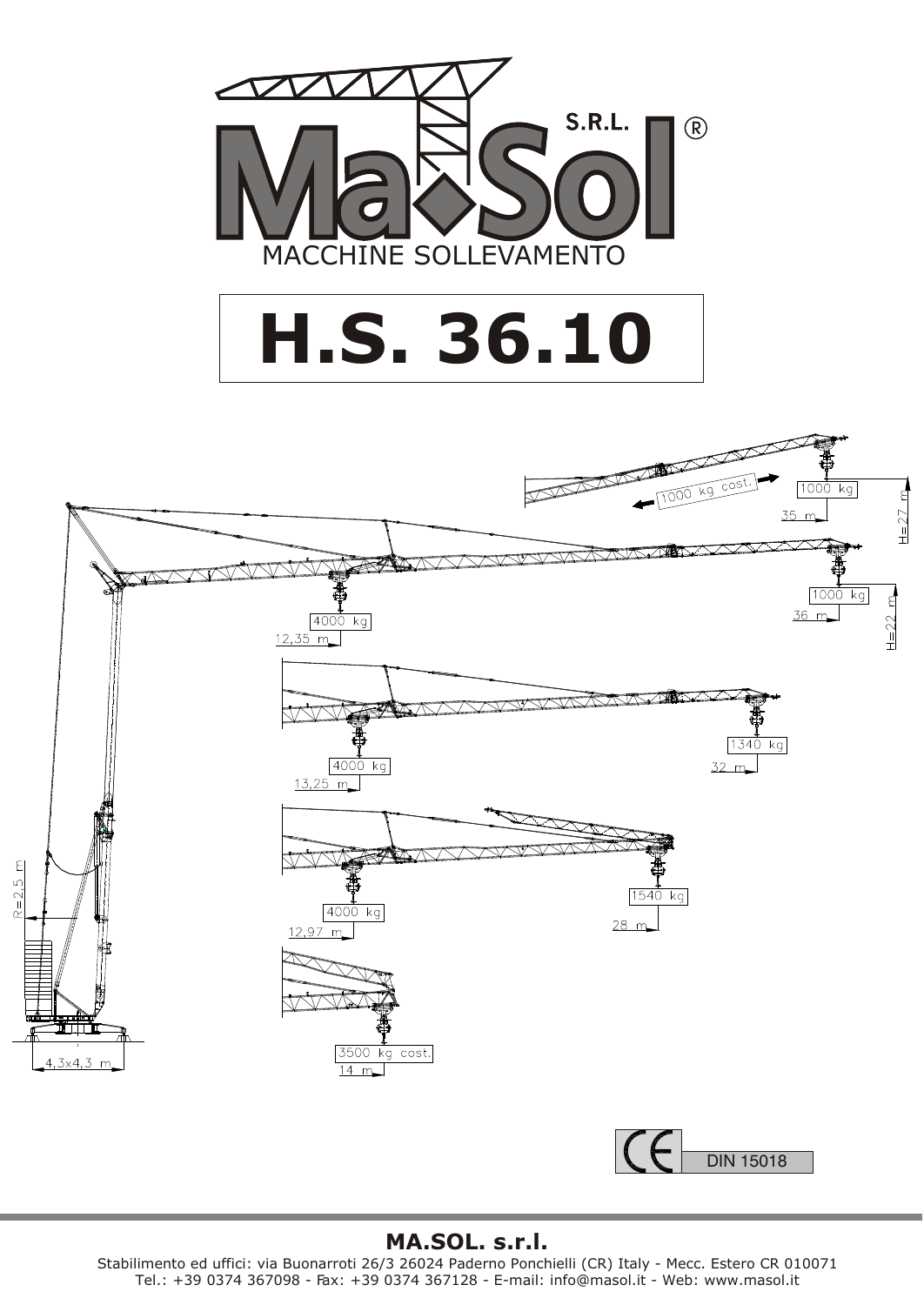| Courbes de charges - Lastkurven - Load curves - Curve di carico                                             |                                                                             |          |       |                |    |                                                     |                    |                                   |                                            |            |
|-------------------------------------------------------------------------------------------------------------|-----------------------------------------------------------------------------|----------|-------|----------------|----|-----------------------------------------------------|--------------------|-----------------------------------|--------------------------------------------|------------|
|                                                                                                             |                                                                             |          |       |                |    |                                                     |                    |                                   |                                            |            |
| 36                                                                                                          | 12,35<br>14<br>16                                                           | 18<br>20 | 21,37 | 22             | 24 | 26                                                  | 28                 | 30<br>32                          | 34<br>36                                   | m          |
| m                                                                                                           | 4000 3408 2878 2483 2177 2000 1930 1735 1572 1435 1318 1217 1127            |          |       |                |    |                                                     |                    |                                   |                                            | 1000<br>kg |
|                                                                                                             |                                                                             |          |       |                |    |                                                     |                    |                                   |                                            |            |
| 32<br>m                                                                                                     | 13,25<br>14<br>16<br>4000 3730 3153 2724 2390 2123 2000 1906 1729 1580 1452 | 18<br>20 | 22    | 23,06          | 24 | 26                                                  | 28                 | 32<br>30<br>1340                  | m<br>kg                                    |            |
|                                                                                                             |                                                                             |          |       |                |    |                                                     |                    |                                   |                                            |            |
| 28                                                                                                          | 12,97<br>14<br>16                                                           | 18<br>20 | 22,55 | 24             | 26 | 28                                                  | m                  |                                   |                                            |            |
| m                                                                                                           | 4000 3635 3075 2655 2330 2000 1860 1685 1540                                |          |       |                |    |                                                     | kg                 |                                   |                                            |            |
|                                                                                                             |                                                                             |          |       |                |    |                                                     |                    |                                   |                                            |            |
| 14                                                                                                          | 3500 kg - cost.                                                             |          |       |                |    |                                                     |                    |                                   |                                            |            |
| m                                                                                                           |                                                                             |          |       |                |    |                                                     |                    |                                   |                                            |            |
| Flèche relevée - Ausleger in Steistellung<br>1000 kg - cost.<br>Luffing jib - Braccio impennato             |                                                                             |          |       |                |    |                                                     |                    |                                   |                                            |            |
| <b>Méchanismes - Antriebe</b>                                                                               |                                                                             |          |       |                |    |                                                     |                    |                                   | <b>CV-PS</b>                               |            |
| <b>Mechanisms - Meccanismi</b>                                                                              |                                                                             |          |       |                |    |                                                     | m/min              | kg                                | hp                                         | kw         |
|                                                                                                             |                                                                             |          |       |                |    |                                                     | 6                  | 2000                              |                                            |            |
|                                                                                                             |                                                                             |          |       |                |    |                                                     | 24                 | 2000                              | 14                                         | 10,3       |
| Levage - Variateur<br>Heben - Unrichter                                                                     |                                                                             |          |       |                | 48 | 1000                                                |                    |                                   |                                            |            |
| Hoisting - Speed Controller<br>Sollevamento - Variatore (Inverter)                                          |                                                                             |          |       |                |    |                                                     | 3                  | 4000                              |                                            |            |
|                                                                                                             |                                                                             |          |       |                |    |                                                     | 12                 | 4000                              | 14                                         | 10,3       |
|                                                                                                             |                                                                             |          |       |                |    |                                                     | 24                 | 2000                              |                                            |            |
|                                                                                                             | Distribution (Variateur) - Katzfahren (Unrichter)                           |          |       |                |    |                                                     | 20                 |                                   |                                            |            |
| Trolleying (Speed Controller) - Carrello (Variatore)                                                        |                                                                             |          |       |                |    |                                                     | 40                 |                                   | 4                                          | 3          |
| Orientation (Variateur) - Schwenken (Unrichter)                                                             |                                                                             |          |       |                |    |                                                     | 0,2<br>0,6         |                                   | 4,5                                        |            |
|                                                                                                             | Slewing (Speed Controller) - Rotazione (Variatore)                          |          |       |                |    |                                                     | 1,1<br>rpm - g/min |                                   | daNm                                       |            |
| Translation - Kranfahren                                                                                    |                                                                             |          |       |                | 30 |                                                     |                    | $1,5 \times n°2$ 1,1 $\times n°2$ |                                            |            |
| Travelling - Traslazione                                                                                    |                                                                             |          |       |                |    |                                                     |                    |                                   |                                            |            |
| Puissance électrique nécessaire - Anschlusswert<br>Necessary electric power<br>Potenza elettrica necessaria |                                                                             |          |       | 380 V<br>50 hz |    | Réseau - Netzstrom<br>Mains supply - Potenza        |                    |                                   | <b>20 kw</b>                               |            |
|                                                                                                             |                                                                             |          |       | Æ              |    | Groupe électrogène<br>Stromaggregat - Generator set |                    |                                   | Nous consulter<br>Auf Anfrage - Consult us |            |

 $\boldsymbol{\mathcal{U}}$ Gruppo elettrogeno Consultarci Poids de construction sans essieux - Konstructionsgewicht ohne Transportachse

Polds de construction sans essieux - Konstructionsgewicht onne Transportachse 14800 kg<br>Dead weight without transport axles - Peso della gru senza assali

Poids du lest - Ballastgewicht - Ballast weight - Peso zavorra rotante | 26500 kg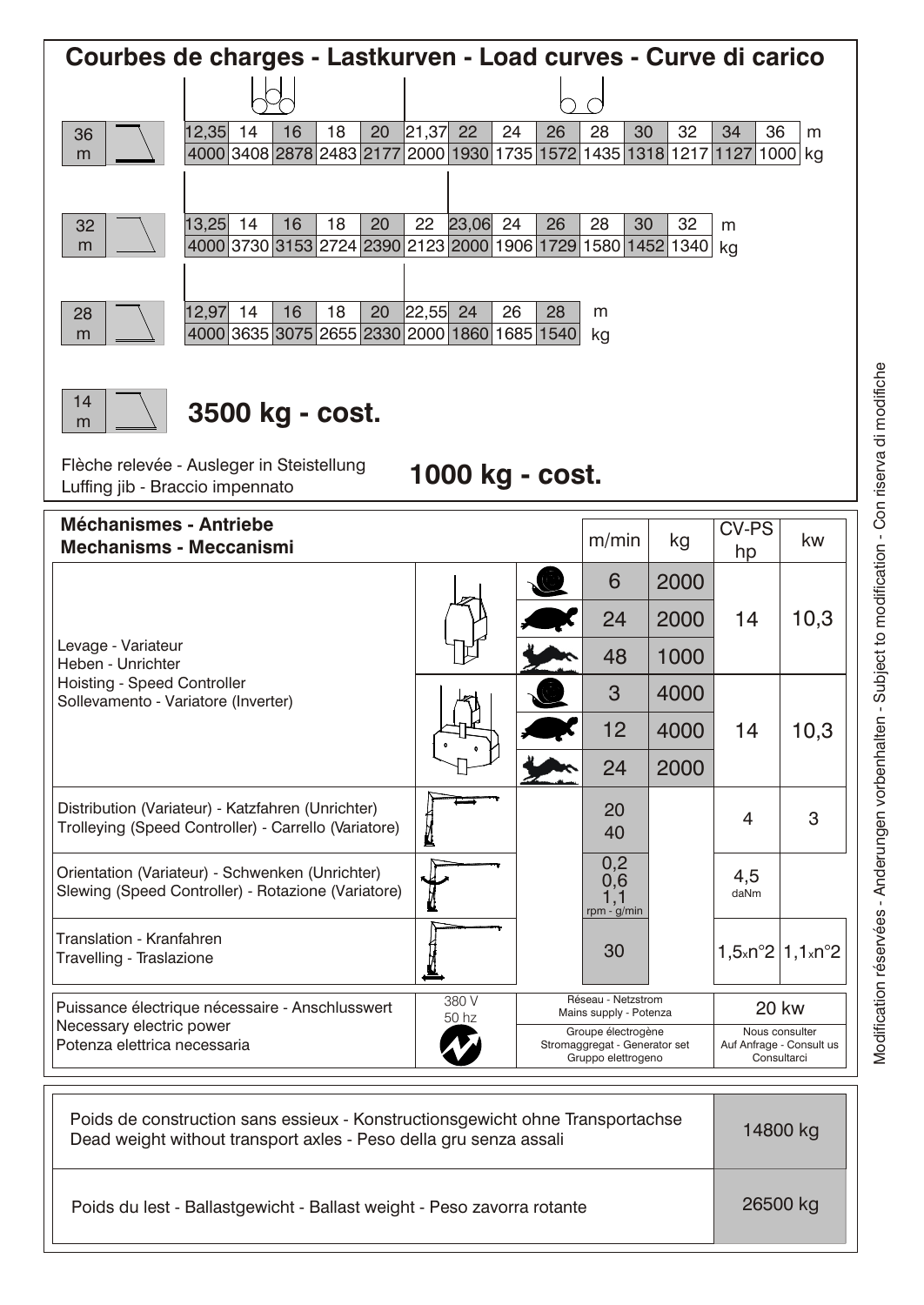